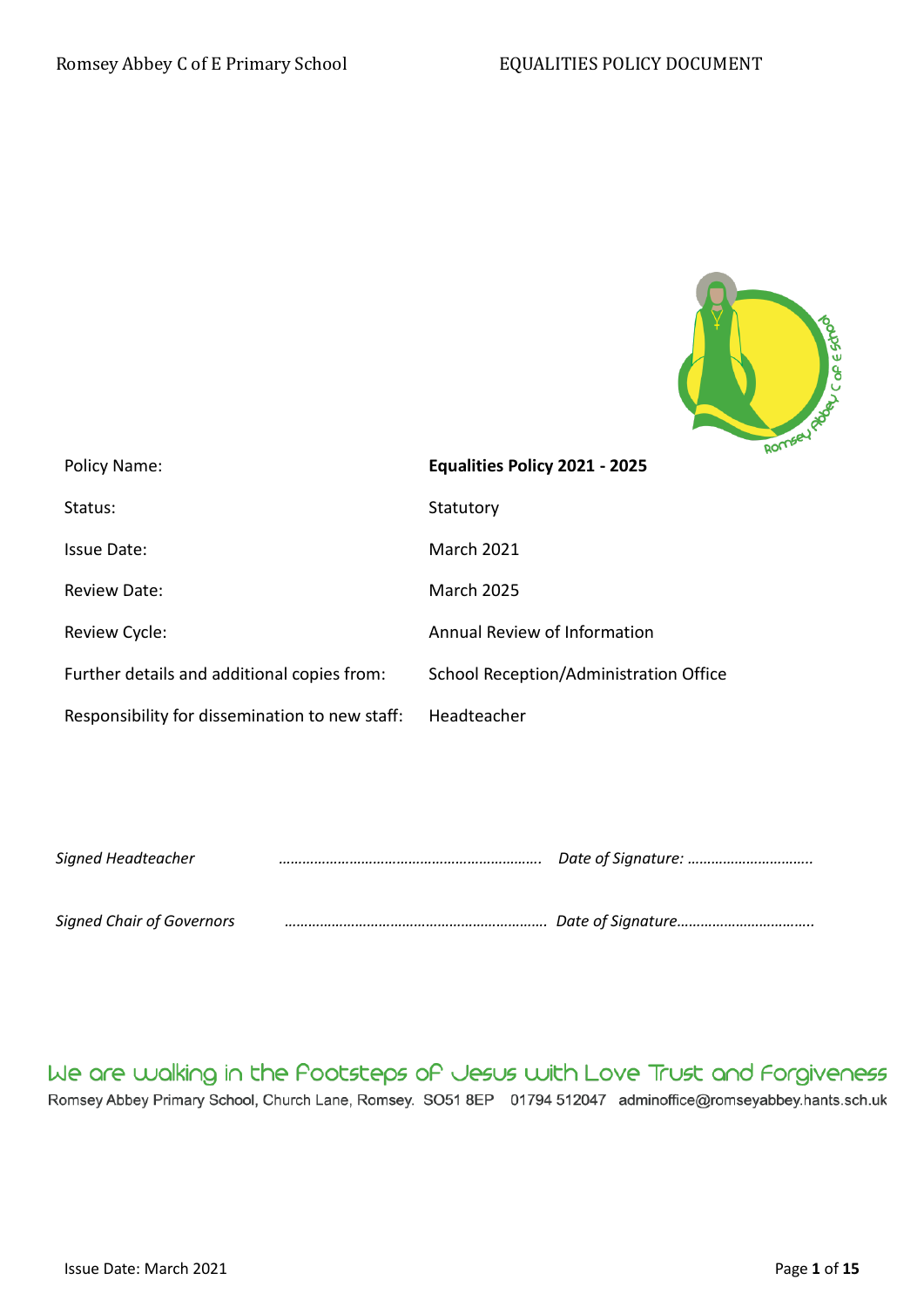# **Contents**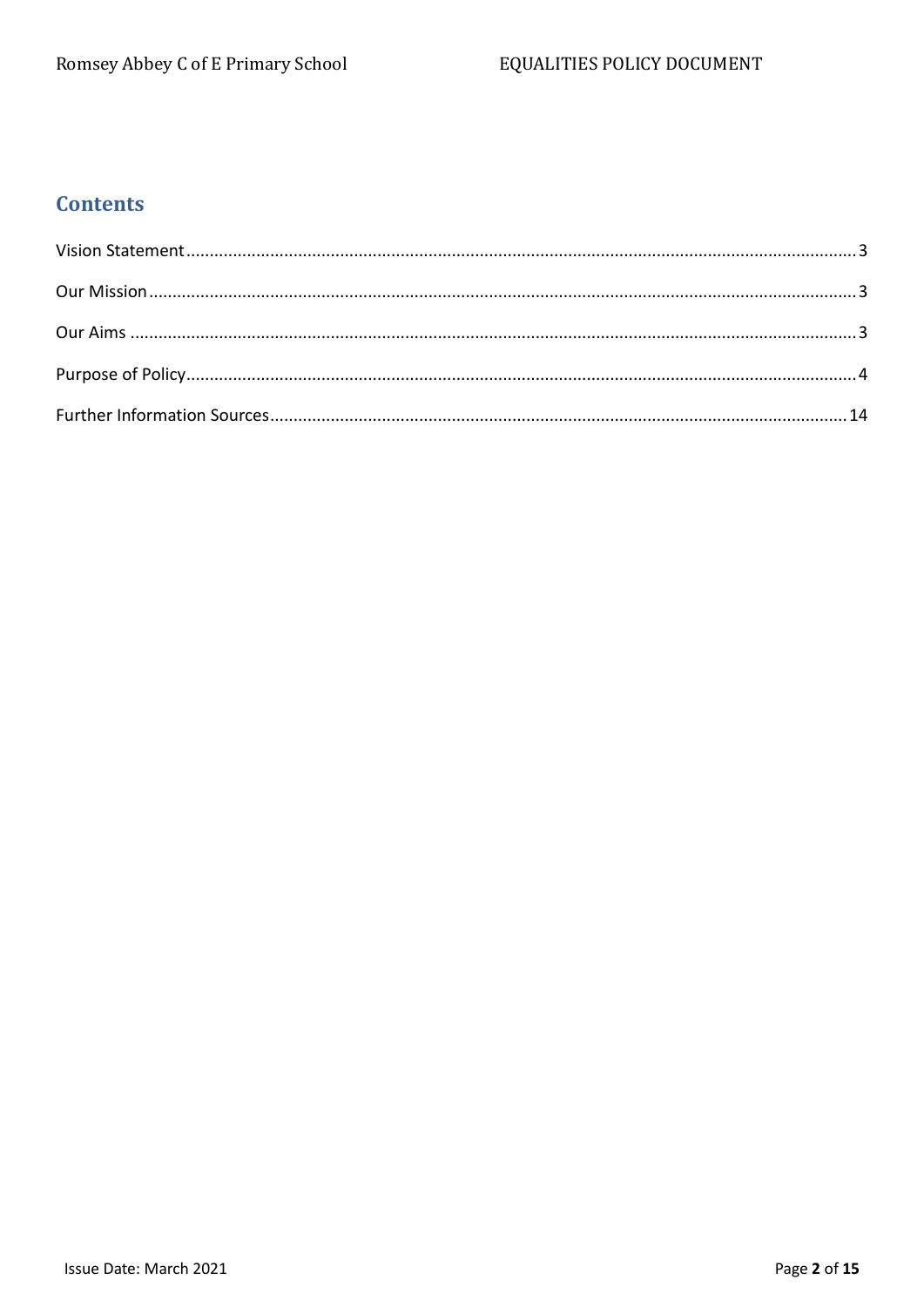## <span id="page-2-0"></span>**Vision Statement**

Romsey Abbey C of E Primary School will be a distinctive community, rooted in Christian values, whose culture has limitless ambition, professionalism, engagement and caring at its heart. Staff, parents and governors will work together closely to give every child the best possible education and life chances. The school will be viewed by the local Community as a centre of excellence.

# <span id="page-2-1"></span>**Our Mission**

At Romsey Abbey CE School we believe that a world of opportunity lies at our feet. We see our role as a school as instilling in learners the confidence to enable success and relish challenge. We help children, families and staff to learn how to demonstrate love and grow in our ability to forgive each other, to aspire to be the best we can be. We feel it is important to both rejoice in our own success and equally in the success of others. As a church school our whole school life is based around our common values of, "walking in the footsteps of Jesus with love, trust and forgiveness."

# <span id="page-2-2"></span>**Our Aims**

Build a culture and ethos of support and respect, inclusive of language, ethnicity, ability and gender.

Create a healthy, safe environment through relationships, resources and opportunities which are accessible to all.

Provide an outstanding curriculum and learning environment that inspires, achieves the highest standards, creates a spirit of adventure, reflects culture and community and builds confident and independent learners.

Strive to build systems of communication that ensure all members of the school family have opportunities to contribute ideas and knowledge that will be valued.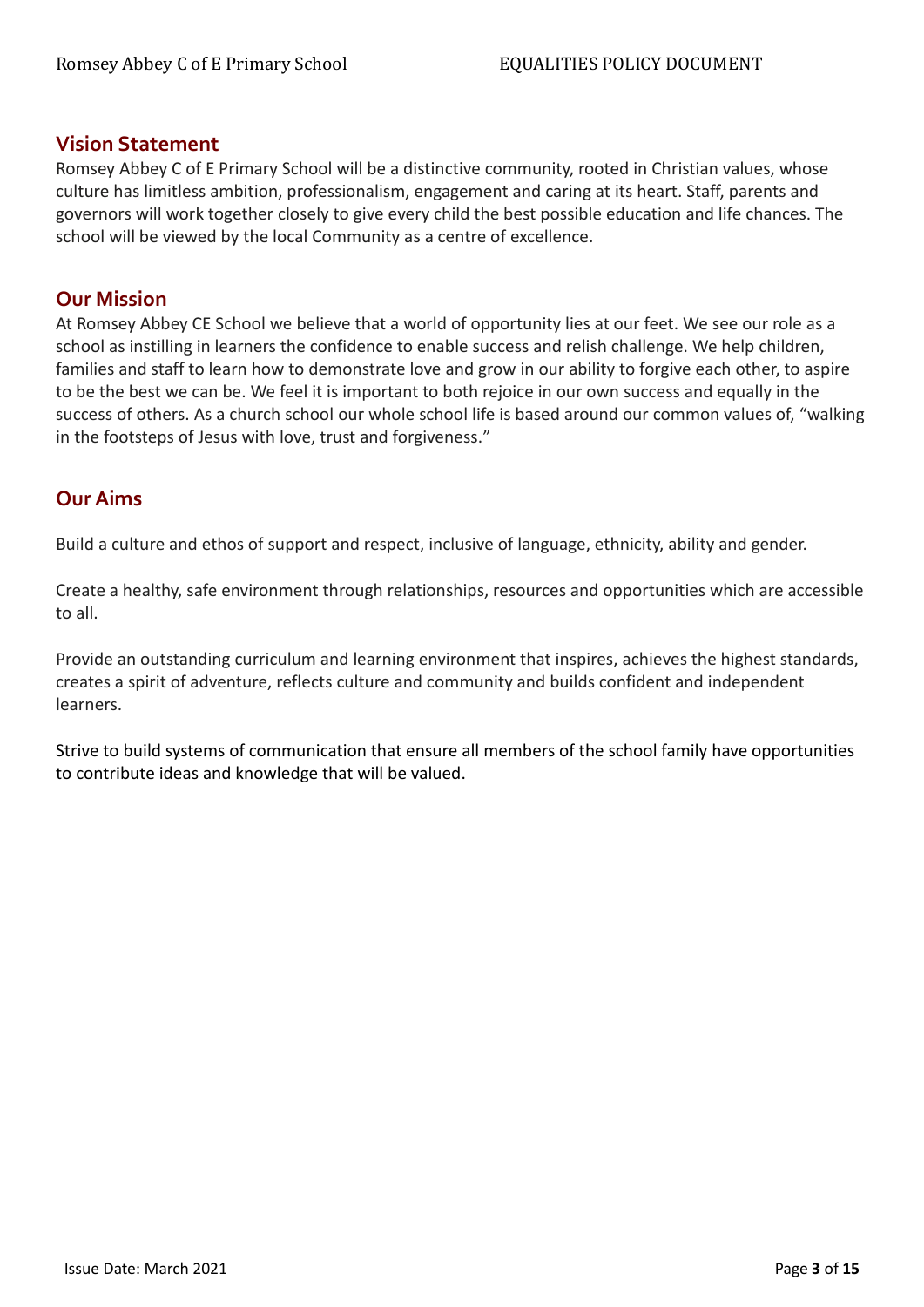# <span id="page-3-0"></span>**Purpose of Policy**

We welcome our duties under the Equality Act 2010 as both a provider of education and as an employer.

We believe that all pupils and members of staff should have the opportunity to fulfil their potential whatever their background, identity and circumstances. We are committed to creating a community that recognises and celebrates difference within a culture of respect and cooperation. We appreciate that a culture which promotes equality will create a positive environment and a shared sense of belonging for all who work, learn and use the services of our school. We recognise that equality will only be achieved by the whole school community working together – our pupils, staff, governors and parents/carers.

This document outlines the principles which will guide our approach to working with our school community and enabling an open culture.

For staff and prospective staff, this policy should be read in conjunction with the school's Employment Equality Policy.

#### **National and Legal Context**

We recognise that we have duties under the Equality Act 2010 in relation to the school community to eliminate discrimination, advance equality of opportunity and foster good relations in relation to age (applicable only to staff), disability, gender reassignment, race, sex, maternity and pregnancy, religion or belief, sexual orientation and marriage and civil partnership (applicable only to staff).

We also recognise that we have a duty under the Education & Inspections Act 2006 to promote community cohesion, i.e. developing good relations across different cultures and groups.

We also appreciate that these duties reflect the international human rights standards as expressed in the UN Convention on Rights of the Child, the UN Convention on the Rights of People with Disabilities, and the Human Rights Act 1998.

#### **School Context**

We are a single-entry school and can cater for up to 218 pupils from Early Years through to Year 6. As well as from our catchment area which covers the Parish of Romsey, we admit children from further afield if we have places available.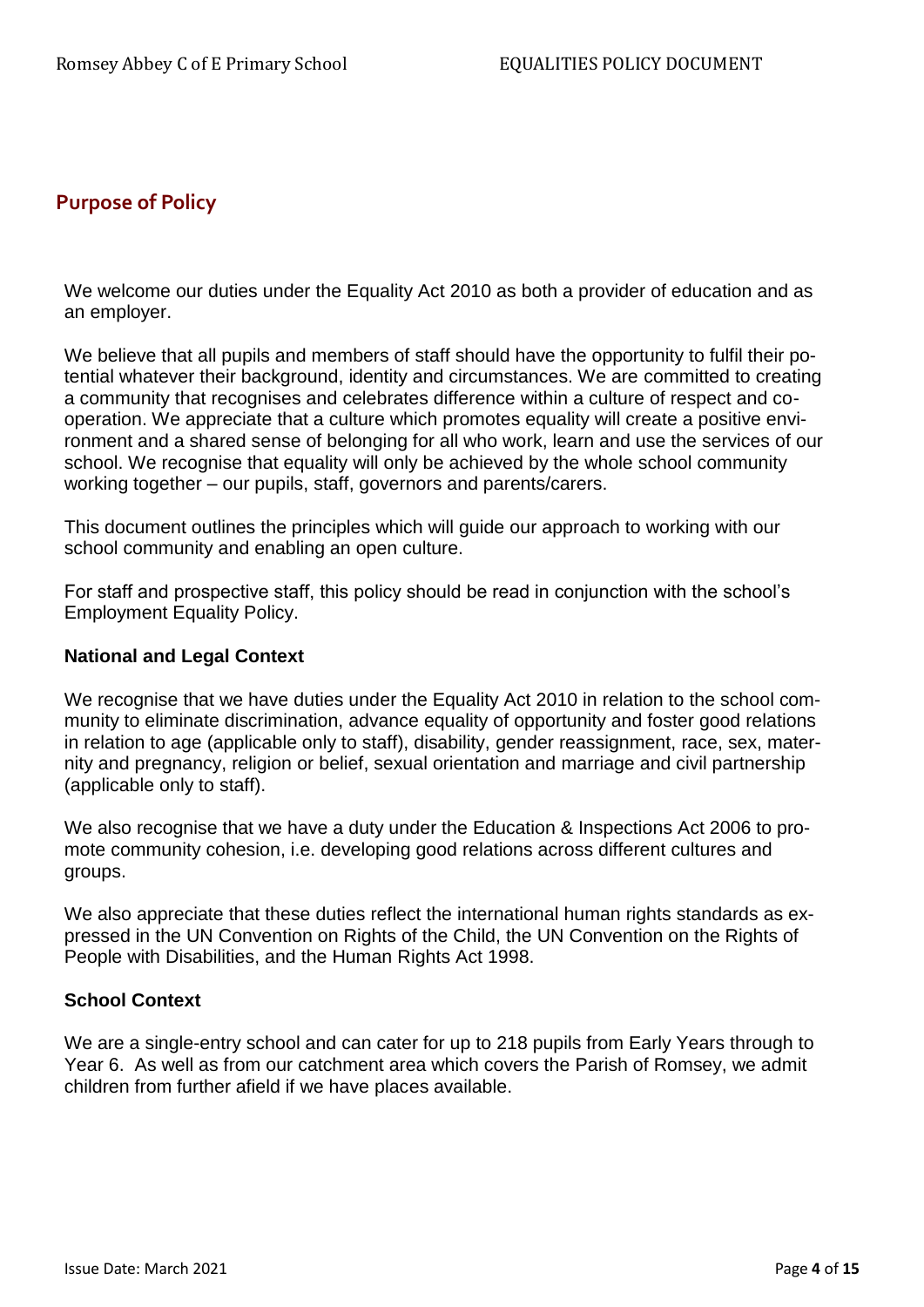## **Principles**

To fulfil our legal obligations, we are guided by a number of principles.

## **1. All pupils, families and staff are of equal value**

We see all pupils, potential pupils, their parents and carers, and staff as of equal value:

- Whether or not they are disabled
- Whatever their ethnicity, culture, national origin or national status
- Whatever their sex
- Whatever their gender identity
- Whatever their religious and non-religious affiliation or faith background
- Whatever their sexual orientation
- Whatever their marital status
- Whether they are currently pregnant or have recently given birth
- Whatever their age

# **2. We recognise and respect difference**

We recognise that treating people equally does not necessarily involve treating them all the same. We recognise that our policies, procedures and activities must not discriminate but must take account of diversity and the kinds of barriers and disadvantage that staff, parents/carers or pupils may face in relation to their protected characteristics:

- Disability we understand that reasonable adjustments may need to be made.
- Sex we recognise that girls and boys, men and women have different needs.
- Gender reassignment we recognise an individual has the protected characteristic of gender reassignment if they are proposing to undergo, is undergoing or has undergone a process (or part of a process) for the purpose of reassigning their sex by changing physiological or other attributes of sex.
- Religion and belief we acknowledge that reasonable requests in relation to religious observance and practice may need to be made and complied with.
- Ethnicity and race we appreciate that all have different experiences as a result of our ethnic and racial backgrounds.
- Age we value the diversity in age of staff, parents and carers.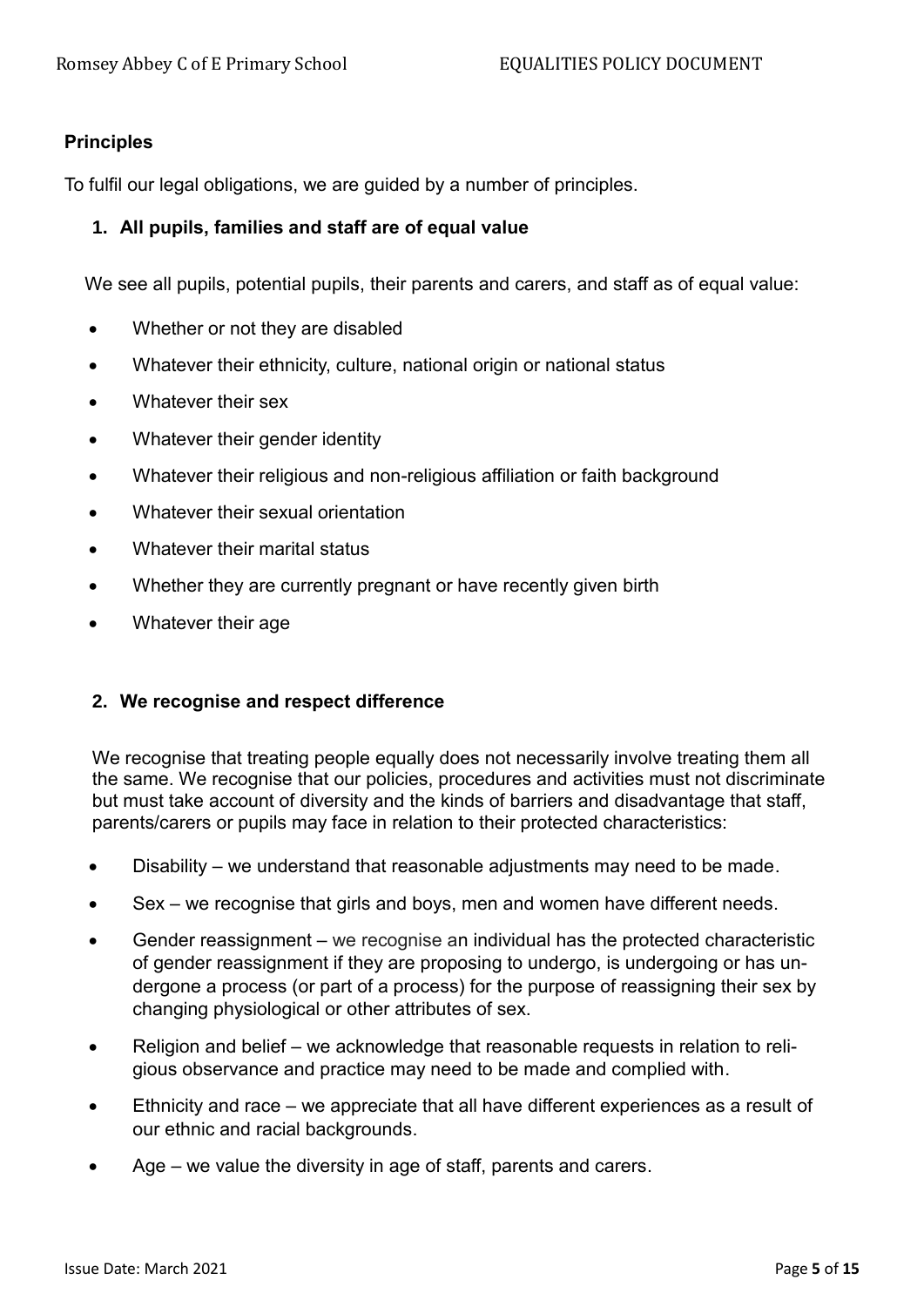- Sexual orientation we respect that individuals have the right to determine their own sexual identity and that they should not experience disadvantage as a result of their preference.
- Marriage and civil partnership we recognise that our staff, parents and carers may make their own personal choices in respect of personal relationships and that they should not experience disadvantage as a result of the relationships they have.
- Pregnancy and maternity we believe that our staff, parents and carers should not experience any unfair disadvantage as a result of pregnancy or having recently given birth.

# **3. We foster positive attitudes and relationships, and a shared sense of cohesion and belonging**

We intend that our policies, procedures and activities should promote:

- positive attitudes and interaction between groups and communities different from each other
- an absence of harassment, victimisation and discrimination in relation to any protected characteristics

# **4. We observe good equalities practice in relation to staff**

We ensure that our policies and practices for all staff and potential staff throughout the employment lifecycle, i.e. from recruitment through to the cessation of employment and beyond, are applied fairly and consistently across all groups with full respect for legal rights, taking into account aspects applicable to particular groups (e.g. duty to make reasonable adjustments for disabled staff).

#### **5. We aim to reduce and remove inequalities and barriers that already exist**

We intend that our policies, procedures and activities avoid or minimise any possible negative impacts and we aim to reduce inequalities that exist between groups and communities different from each other.

#### **6. We consult and involve to ensure views are heard**

In our development of policies, we engage with groups and individuals, including pupils who are affected by a policy or activity to ensure that their views are taken into account. For policies and activities affecting pupils, we will take account of views expressed at school council; for parents, through parent governor representation and for staff, through staff governor representation. Where necessary, we will consult more widely with specific groups.

# **7. We aim to foster greater community cohesion**

We intend that our policies, activities and curriculum offer foster greater social cohesion and provide for an equal opportunity to participate in public life irrespective of the protected characteristics of individuals and groups.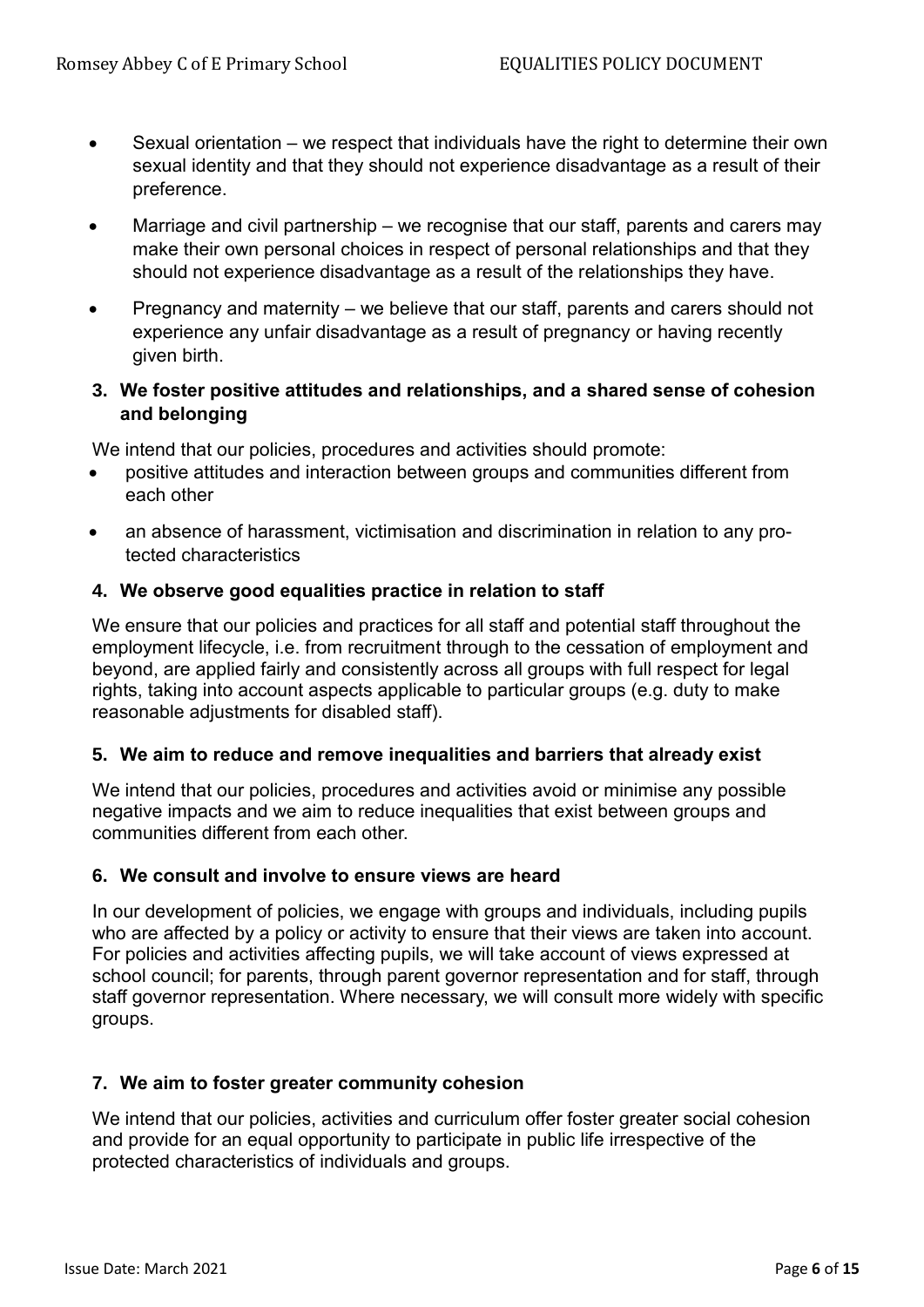## **8. We base our practices on sound evidence**

We maintain and publish information annually to show our compliance with the public sector equality duty, set out under section 149 of the Equality Act 2010. Our current equality information can be found in Appendix A to this policy statement.

#### **9. We set ourselves specific and measurable equality objectives**

We develop and publish specific and measurable objectives every four years based on the evidence that we have gathered (principle 8) and the engagement we have been involved in (principle 7).

The objectives can be found in Appendix B to this policy statement and take into account both national, county and school level priorities.

We will set ourselves new objectives every four years, but keep them under review and report annually on progress towards achieving them.

#### **Application of the principles within this policy statement:**

The principles outlined in the policy statement will be applied and reflected in:

- The delivery of the school curriculum
- The teaching and learning within the school
- Our practice in relation to pupil progress, attainment and achievement
- Our teaching styles and strategies
- Our policies and practice in relation to admissions and attendance
- Our policies and practice in relation to staff
- Our care, guidance and support to pupils, their families and staff
- Our policies and practice in relation to pupil behaviour, discipline and exclusions
- Our partnership working with parents and carers
- Our contact with the wider school community

#### **Addressing prejudice and prejudice-related bullying**

The school is opposed to all forms of prejudice including, but not limited to prejudice related to protected characteristics. We will ensure that prejudice-related incidents in relation to staff and pupils are recorded and dealt with appropriately.

#### **Roles and responsibilities**

The governing body is responsible for ensuring that the school complies with legislation, and that this policy and its related procedures and action plans are implemented and that arrangements are in place to deal with any concerns or unlawful action that arises.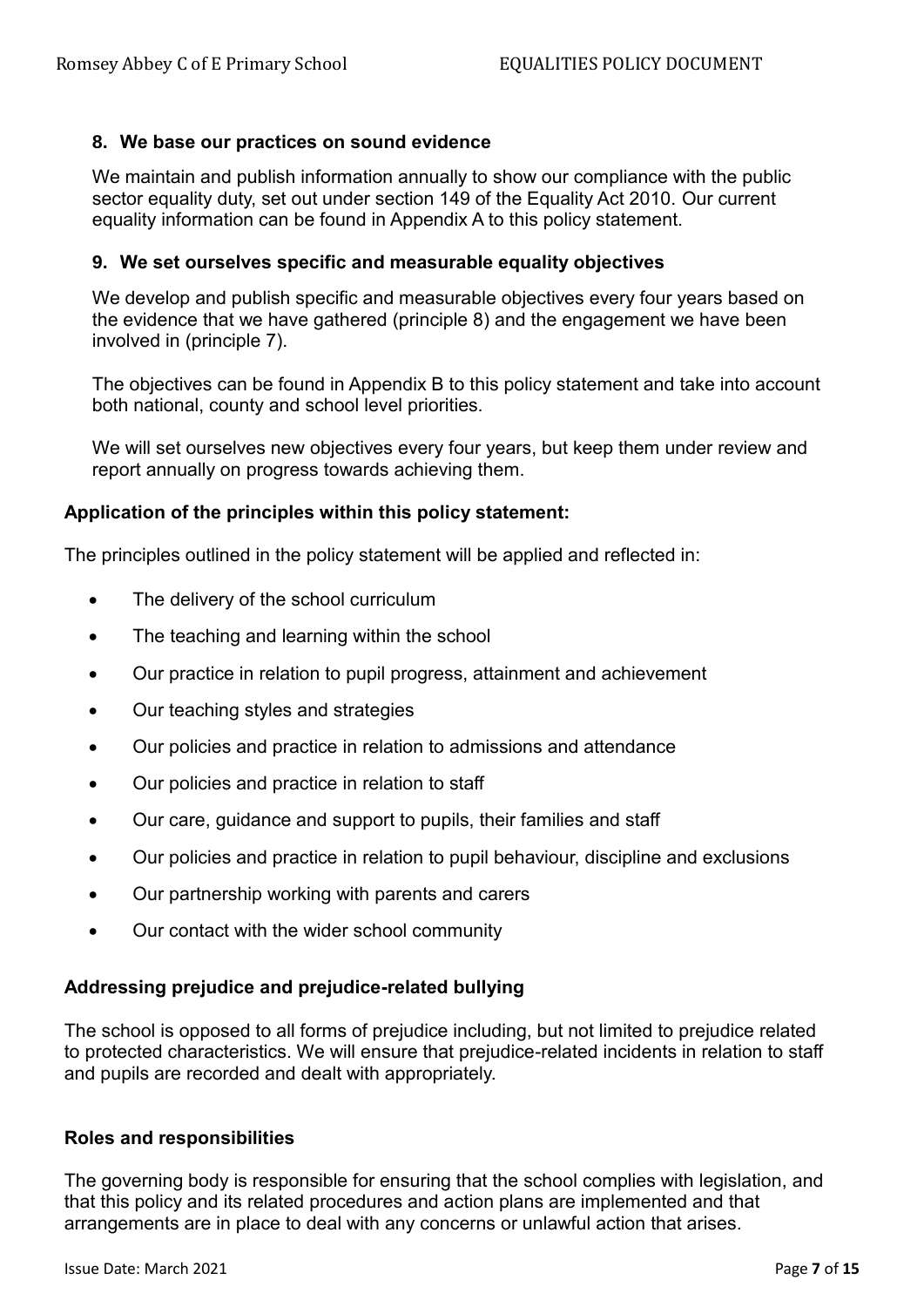The headteacher is responsible for implementation of this policy, ensuring that all staff are aware of their responsibilities and given appropriate training and support and for taking appropriate action in any cases of unlawful discrimination, harassment or victimisation.

All staff are expected to work in accordance with the principles outlined in this policy to:

- promote an inclusive and collaborative ethos in their practice
- deal with any prejudice-related incidents that may occur
- plan and deliver curricula and lessons
- support pupils in their class who have additional needs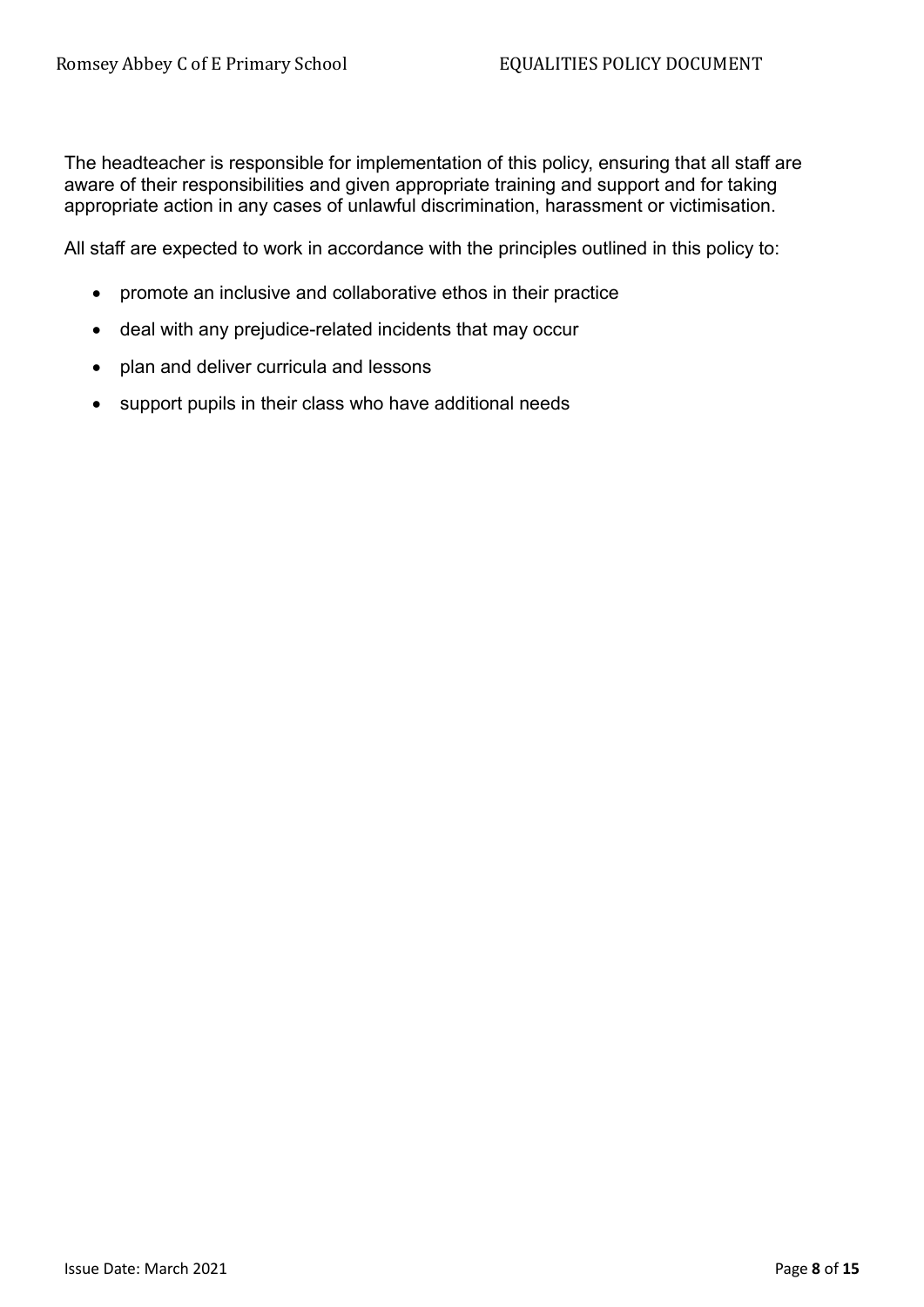## **Equalities Information Appendix A**

We recognise that the public sector equality duty has three aims, to:

- eliminate unlawful discrimination, harassment and victimisation and other conduct under the Act.
- advance equality of opportunity between people who share a protected characteristic and those who do not.
- foster good relations between people who share a protected characteristic and those who do not.

We have considered how well we currently achieve these aims with regard to the protected groups under the Equality Act (race, disability, sex, gender re-assignment, age, pregnancy and maternity, marriage and civil partnership, religion or belief and sexual orientation).

We have also involved staff, pupils, parents and others in the following ways:

- *parent forum groups*
- *parent questionnaires*
- *involvement of the student council*
- *contact with parents representing pupils with particular protected characteristics*
- *contact with the local community and disability organisations*
- *contact with all families by telephone during the pandemic crisis*

#### **Pupil-related data**

| Key stage 2 reading, writing and maths by pupil group 2018-2019 is most recent data available due to<br>Pandemic situation from 23rd March 2020 |                |                                              |            |                                   |                |
|-------------------------------------------------------------------------------------------------------------------------------------------------|----------------|----------------------------------------------|------------|-----------------------------------|----------------|
| Breakdown                                                                                                                                       | Cohort         | Achieving the expected standard<br>or higher |            | Achieving at a higher<br>standard |                |
|                                                                                                                                                 |                | School %                                     | National % | School<br>%                       | National %     |
| All pupils                                                                                                                                      | 22             | 41                                           | 65         | 9                                 | 11             |
| Male                                                                                                                                            | 11             | 27                                           | 60         | 9                                 | 9              |
| Female                                                                                                                                          | 11             | 55                                           | 70         | 9                                 | 13             |
| Disadvantaged                                                                                                                                   | 2              | 100                                          | 71         | $\mathbf 0$                       | 13             |
| Disadvantaged (like for like)                                                                                                                   | 2              | 100                                          | 51         | 0                                 | 5              |
| Ever 6 FSM                                                                                                                                      | $\overline{2}$ | 100                                          | 71         | 0                                 | 13             |
| Ever 6 FSM (like for like)                                                                                                                      | $\overline{2}$ | 100                                          | 52         | $\mathbf 0$                       | 5              |
| Children looked after                                                                                                                           | $\Omega$       | N/A                                          | 65         | N/A                               | 11             |
| Children looked after (like for<br>like)                                                                                                        | $\Omega$       | N/A                                          | 37         | N/A                               | $\overline{2}$ |
| Other                                                                                                                                           | 20             | 35                                           | 71         | 10                                | 13             |
| <b>SEN EHCP</b>                                                                                                                                 | 0              | N/A                                          | 65         | N/A                               | 11             |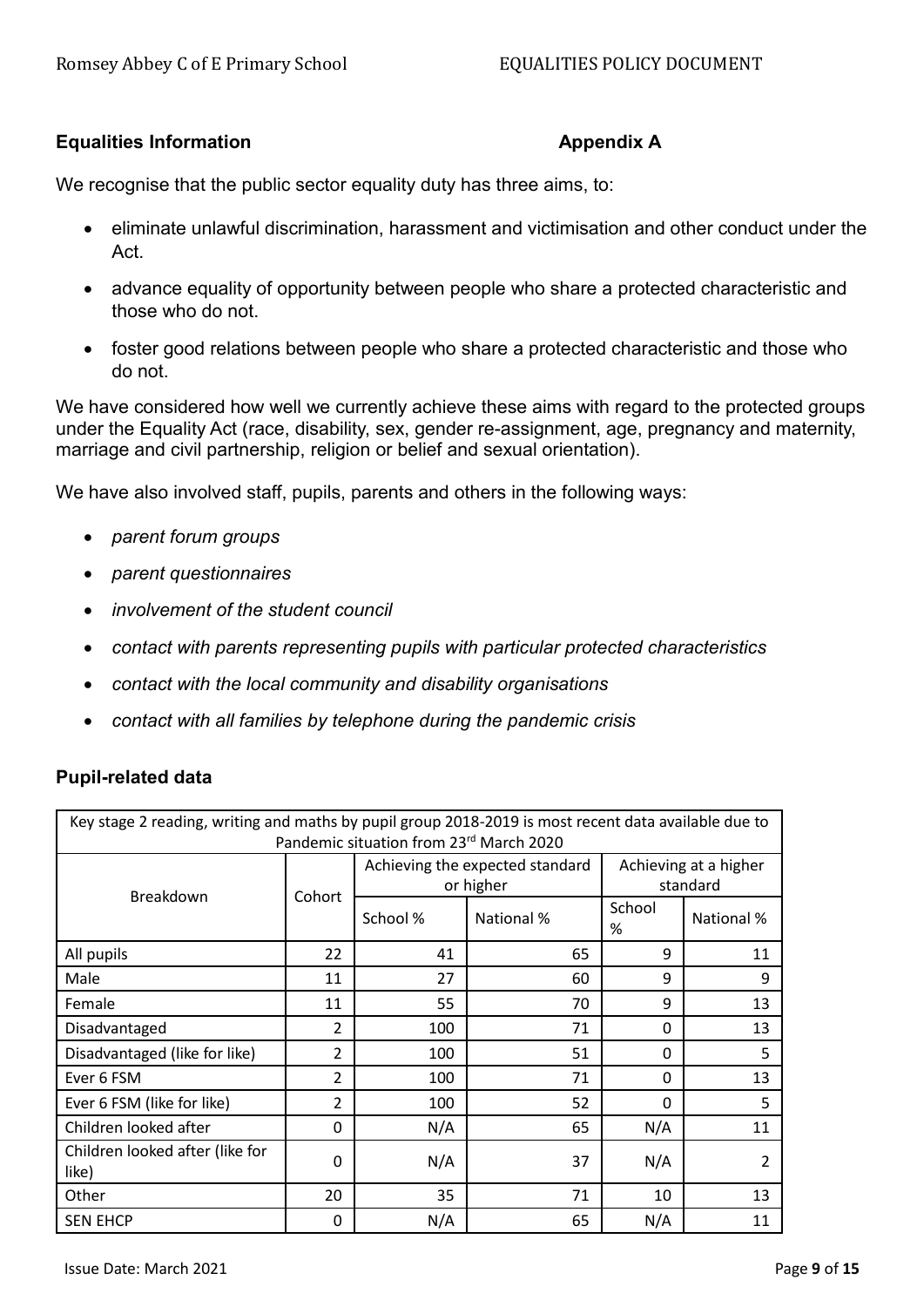# Romsey Abbey C of E Primary School **EQUALITIES POLICY DOCUMENT**

| SEN support                 | 3              | 0   | 65 | $\mathbf 0$ | 11             |
|-----------------------------|----------------|-----|----|-------------|----------------|
| No SEN                      | 19             | 47  | 74 | 11          | 13             |
| Non-mobile                  | 22             | 41  | 66 | 9           | 11             |
| English first language      | 18             | 39  | 65 | 11          | 11             |
| English additional language | 4              | 50  | 65 | 0           | 11             |
| Prior attainment            |                |     |    |             |                |
| Low overall                 | $\overline{2}$ | 0   | 7  | $\mathbf 0$ | $\mathbf 0$    |
| Middle overall              | 13             | 38  | 58 | 8           | $\overline{2}$ |
| High overall                | 4              | 100 | 95 | 25          | 29             |
| Reading low                 | $\overline{2}$ | 0   | 9  | 0           | $\pmb{0}$      |
| Reading middle              | 12             | 33  | 59 | 0           | $\overline{2}$ |
| Reading high                | 5              | 100 | 95 | 40          | 30             |
| Writing low                 | 3              | 33  | 11 | 0           | 0              |
| Writing middle              | 12             | 33  | 68 | 8           | 5              |
| Writing high                | 4              | 100 | 97 | 25          | 41             |
| Maths low                   | $\overline{2}$ | 0   | 5  | 0           | 0              |
| Maths middle                | 17             | 53  | 61 | 12          | 3              |
| Maths high                  | 0              | N/A | 95 | N/A         | 33             |

| Information                | Evidence and commentary                                    |
|----------------------------|------------------------------------------------------------|
| Attendance by              | Girls 95.8%                                                |
| gender 2020-2021           | Boys 95.1%                                                 |
| <b>Attendance by Pupil</b> | Pupil Premium 92.81%                                       |
| Premium 2020-              | Non Pupil Premium 95.9%                                    |
| 2021                       |                                                            |
| <b>Ethnicity Across</b>    | White British 83.6%, Ethnic Minority 13.23%, Not disclosed |
| School                     | 3.17%                                                      |
| Participation in the       | 25% of the student council is of Ethnic Minority           |
| student council by         | 75% of the student council is White British                |
| race 2020-21               | This is broadly reflective of the school community         |
| Participation in After     | Due to the pandemic situation After School Clubs have not  |
| School Clubs as at         | taken place during the academic year 2020-2021             |
| April 2021                 |                                                            |

# **Staff data**

| Information        | Evidence and commentary                                    |
|--------------------|------------------------------------------------------------|
| Gender of          | 89.91% of our workforce are female and 9.99% are male      |
| workforce as at    | We have less men within our employment than the average of |
| April 2021         | the total school workforce                                 |
| Race distribution  | This is reflective of our local community.                 |
| of workforce as at |                                                            |
| April 2021         |                                                            |
| Applications by    | We have not had any vacancies between September 2020       |
| gender 2020-21     | and April 2021 to report on                                |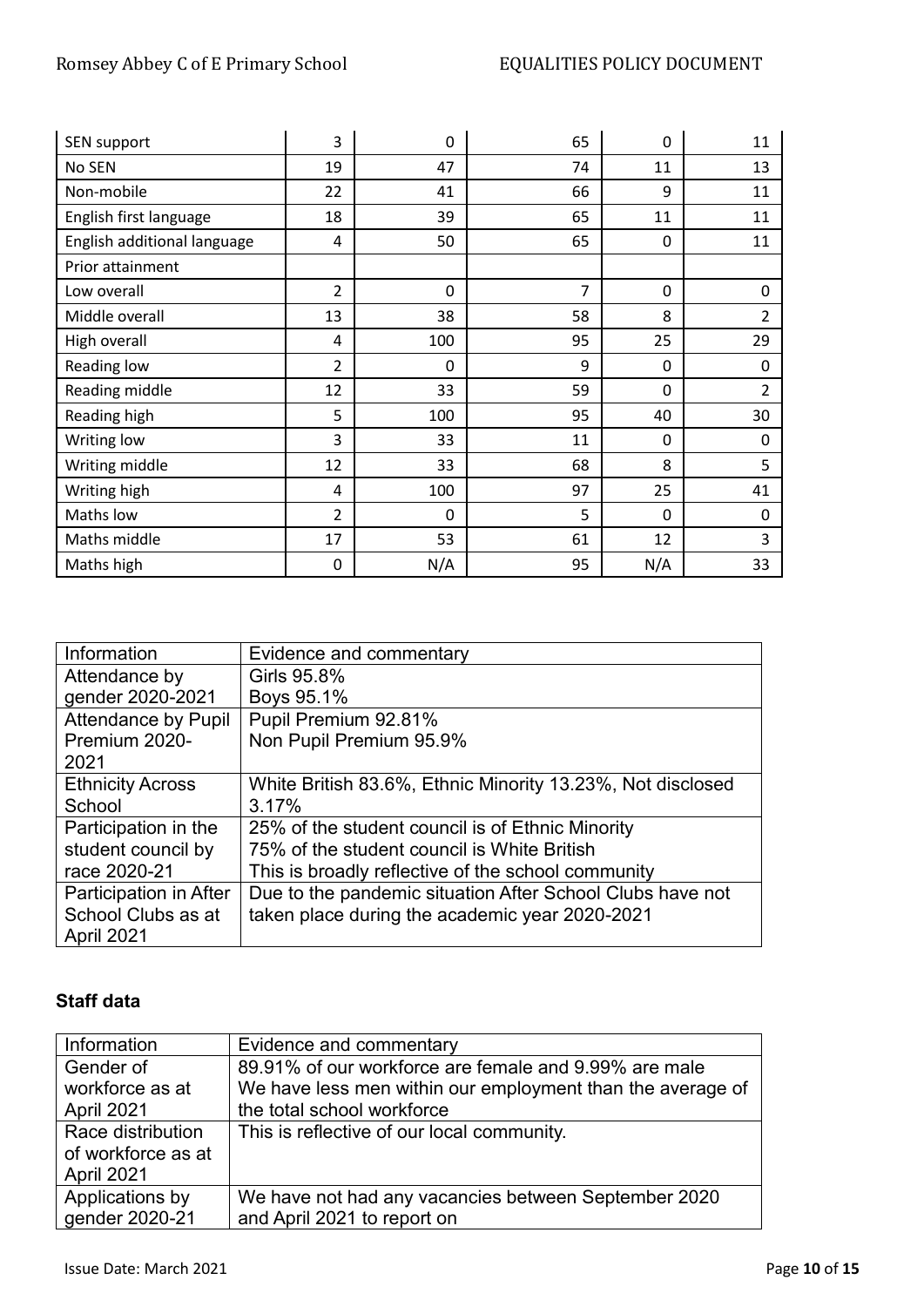| Shortlisted<br>candidates by age<br>2020-21                    | We have not had any vacancies between September 2020<br>and April 2021 to report on                                                                    |
|----------------------------------------------------------------|--------------------------------------------------------------------------------------------------------------------------------------------------------|
| Attendance at<br>external training<br>by gender in 2020-<br>21 | Due to the pandemic situation it has not been possible for any<br>members of staff to attend external training during the<br>academic year 2020 - 2021 |
| Leavers by gender<br>in 2020-2021                              | We have not had any staff leave our employment between<br>September 2020 and April 2021 to report on                                                   |
| Sexual orientation                                             | The school does not collect data regarding sexual orientation<br>of staff and currently has no mechanism to engage with this<br>group.                 |

# **Other information**

| Evidence and commentary                                                                                                                                                                                                            |
|------------------------------------------------------------------------------------------------------------------------------------------------------------------------------------------------------------------------------------|
| Whole School 94.5%, Pupil Premium 93.2%, SEND 93.1%                                                                                                                                                                                |
|                                                                                                                                                                                                                                    |
| 44.44% Male, 55.55% Female                                                                                                                                                                                                         |
| 100% British White                                                                                                                                                                                                                 |
| We have proportionately more men than women on the                                                                                                                                                                                 |
| governing body in comparison with the staff group, but ethnic                                                                                                                                                                      |
| representation is representative of our community.                                                                                                                                                                                 |
| Due to the pandemic situation our only volunteers at the time<br>of reporting belong to our PTFA (Parent, Teacher and Friends<br>Association). Gender representation for this group is equal in<br>number of men 50% to women 50%. |
|                                                                                                                                                                                                                                    |

# **Qualitative information**

The school has published various policies on the school's website www.romseyabbeyschool.co.uk. These policies evidence the school's commitment to the principles outlined in this policy and the public sector equality duty.

**Date of publication of this appendix:** March 2021

**Date for review and re-publication:** March 2022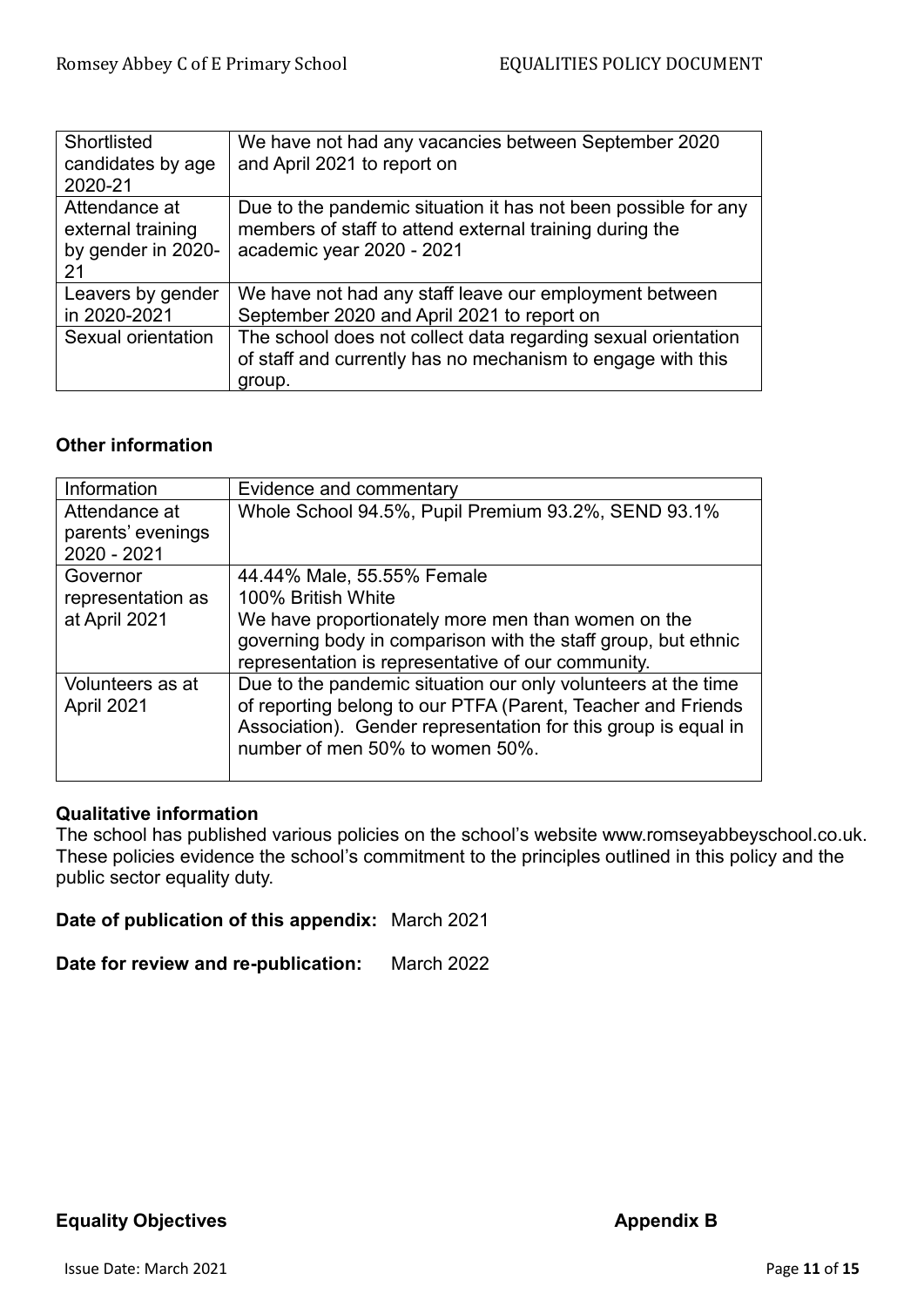We recognise that the public sector equality duty has three aims, to:

- *eliminate unlawful discrimination, harassment and victimisation and other conduct under the Act*
- *advance equality of opportunity between people who share a protected characteristic and those who do not*
- *foster good relations between people who share a protected characteristic and those who do not*

We have considered how well we currently achieve these aims with regard to the protected groups under the Equality Act (race, disability, sex, gender re-assignment, age, pregnancy and maternity, marriage and civil partnership, religion or belief and sexual orientation).

We have also involved staff, pupils, parents and others in the following ways:

- *Parent Forum groups*
- *parent questionnaires*
- *involvement of the student council*
- *staff survey*
- *contact with parents representing pupils with particular protected characteristics*
- *contact with the local community and disability organisations*
- *regular contact with every family during the pandemic crisis*

# Having referred to and analysed our equality information, we have set ourselves the following objective:

Objective: Curriculum and wider school experience provides **all** children, especially disadvantaged pupils with a rich cultural capital

**Date of publication:** March 2021

#### **Date for review and re-publication:** March 2022